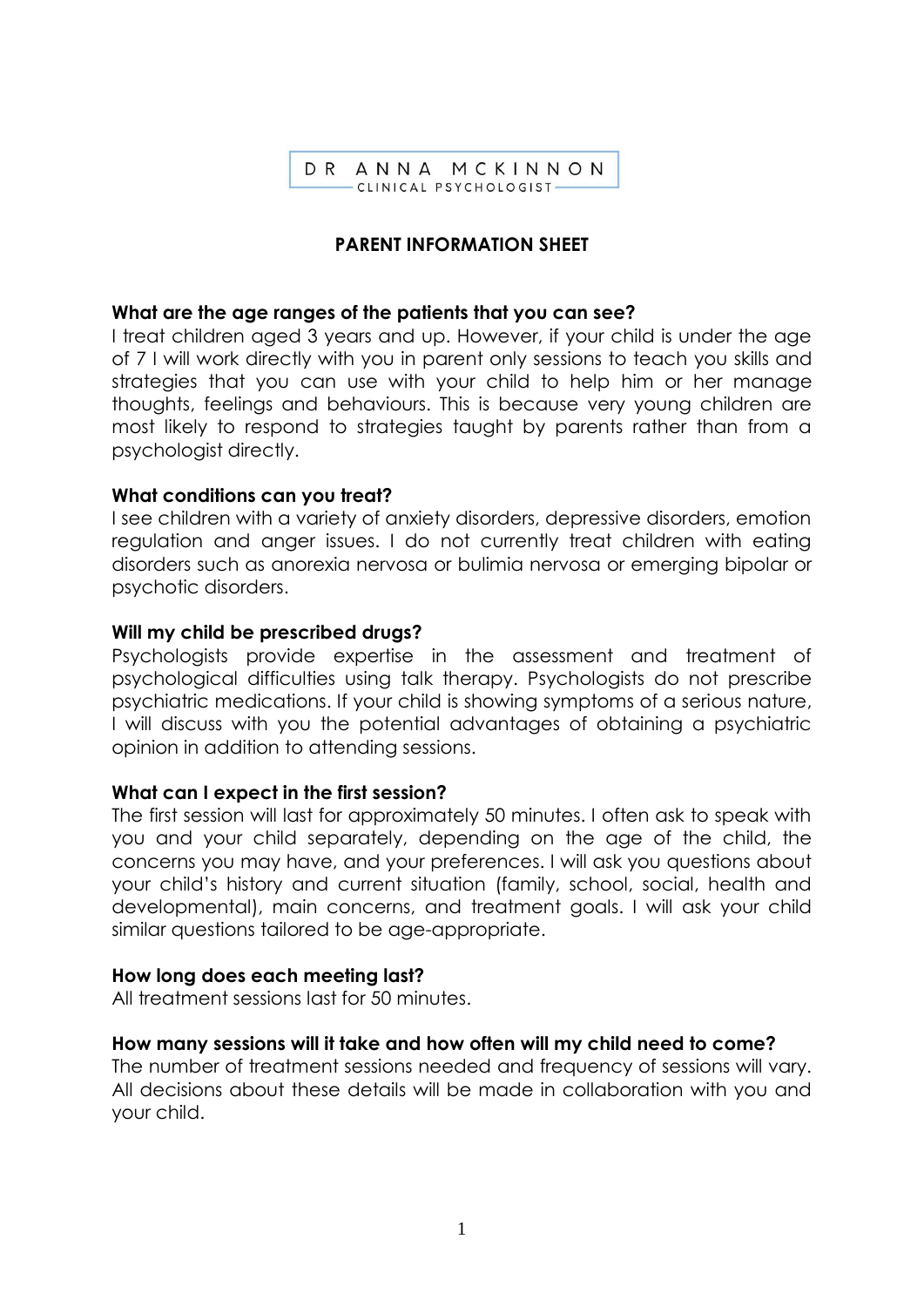## **Can I sit in on my child's sessions?**

Treatments sessions could involve a child alone, parents and children together, or parents alone. Your level of involvement will depend on your child's presentation, age, and their preferences. At the end of the assessment, we will sit down together to make a plan about your involvement.

### **Will you tell me what my child says in session?**

It is of the utmost importance that your child feels he or she can tell me things in confidence. At the outset, I will let your child know that I won't tell you everything he/she tells me during our meeting unless there is a risk and safety issue. I view parents as playing a very important role in helping children recover from their issues. Unless there is an extenuating circumstance or extremely sensitive issue, I encourage the sharing of issues of children to parents (and vice versa). In saying that, children will not be required to share issues with parents if they are reluctant (unless there is a risk and safety issue).

### **What if my child doesn't want to attend?**

It is common for children to be hesitant to attend the first meeting. Sometimes your child may change his or her mind after coming to see me and we get to know each other. If your child is reluctant, I can attempt to tailor the therapy to suit your child's preferences and there are a number of different things we can try to improve engagement. If these approaches fail, forcing a child to come to therapy can be counterproductive in my experience. In these cases, I can work with you to empower you will skills and strategies to support your child if difficulties arise.

## **What costs are involved?**

Fees for psychologists tend to vary according to the qualification level of the psychologist and session length. I am an endorsed clinical psychologist. This means that I have completed extensive postgraduate training followed by a period of supervised practice and this endorsement is recognised by the Psychology Board of Australia and Medicare. Please see the website [\(https://annamckinnon.com.au/home/referrals/\)](https://annamckinnon.com.au/home/referrals/) for a summary of my fees and charges.

## **How do I arrange a Medicare plan?**

Medicare provides rebates to assist with the costs of accessing psychological treatment if you have a Mental Health Treatment Plan. A plan can be prepared by a GP. Children may receive a rebate toward treatment costs for a maximum of 10 sessions in a calendar year. After the sixth session, you must return to your referrer for a review and referral for the 4 remaining sessions. The referral should be in the child's name and made out to Dr Anna McKinnon. Please note, your child must be present at the session to claim the rebate (i.e. no rebate is available for parent/caregiver only sessions when the plan/referral is for a child).